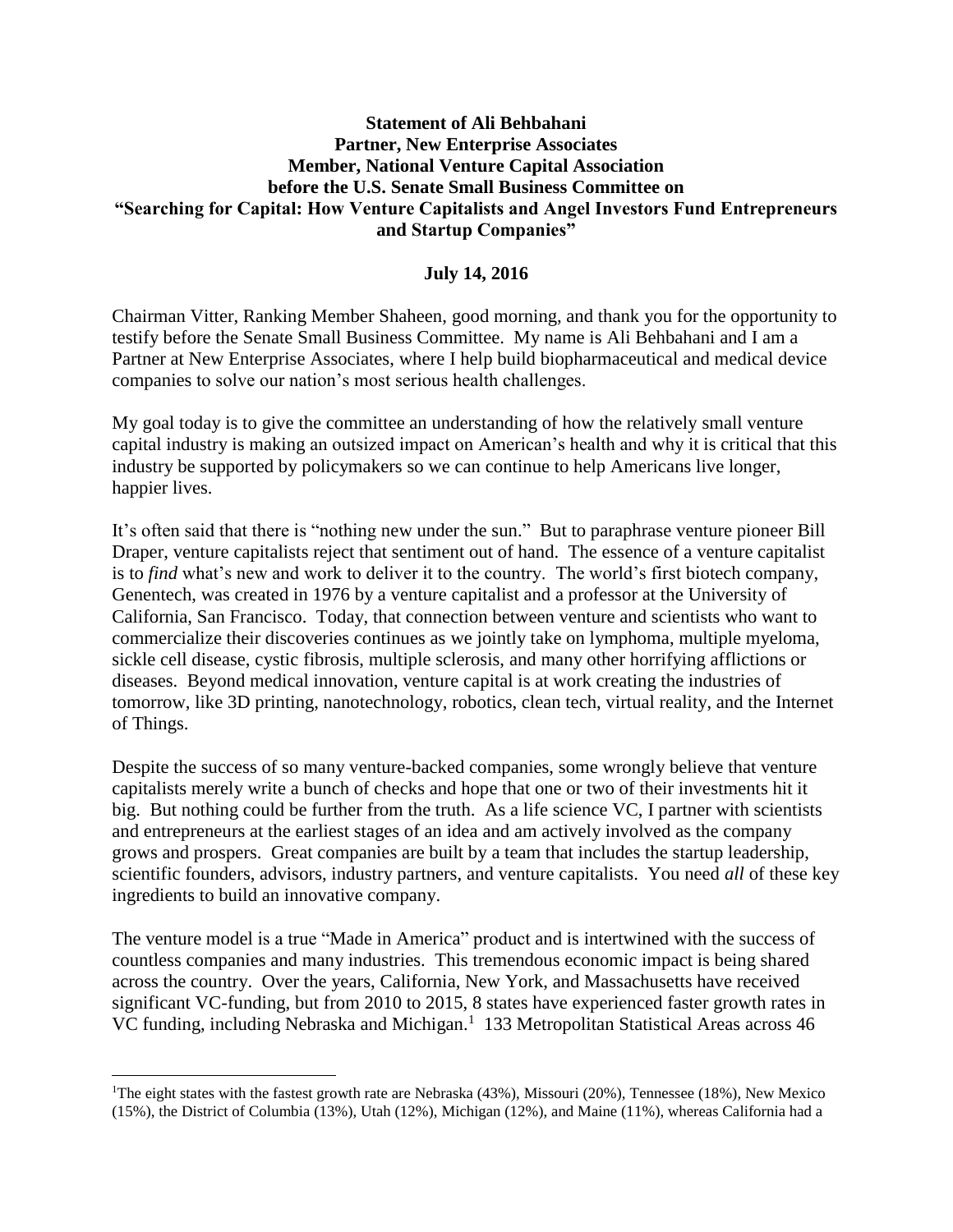states received venture funding that backed more than  $1,400$  companies.<sup>2</sup> For example, when we started Arcellx, a next generation immune cell therapy company focused on cancer, we decided to base the company in the Maryland area to draw on vast scientific talent in this area. The venture industry is incredibly proud that entrepreneurial ecosystems are popping up nationwide and providing your constituents with high-paying and rewarding jobs.

What is really exciting is that when a venture capitalist succeeds, a few things happen: the country get the benefit of a new industry or company; your constituents get high-paying and rewarding jobs; and investors into venture funds gain a sizeable return on their investment. These investors include educational institutions, charitable organizations, and pensions in many of your states. And more significantly we help bring forth new drugs and devices that can transform how medicine is practiced.

Simply put, when venture capital does well, the United States does well too.

All of this innovation is made possible by the relatively small venture capital industry. Consider this: in 2015, the entire venture capital industry was composed of \$165 billion in assets under management and deployed \$59 billion in risk capital to startups in the United States. That is a lot of money, except when you compare it to other asset classes like hedge funds, which had approximately \$2.3 *trillion* under management in 2015. Venture packs a mighty punch for its weight, but it often gets overlooked.

In 2015, biotechnology companies raised \$7.6 billion in venture funding, which is the highest annual investment total for biotech ever. 121 biotech companies raised venture funding for the first time in 2015. As a result, today we have a level of science that is the strongest it has ever been and we are well positioned to continue to make transformative discoveries in the future. Advances in bringing forth and developing new cutting edge technologies like gene editing, immune cell therapy, and the microbiome, would not be possible without such investment.

However, we can't take our leadership position for granted. Venture was invented in America because we have the right blend of public policy priorities that enables capital to be tied up in risky startups for long periods of time. In the case of a new drug, that could be a decade or more. Let me take a few minutes to explain what policies Congress must support going forward in order to sustain U.S. leadership in biotechnology.

# **Basic research**

 $\overline{\phantom{a}}$ 

A foundation to ensuring a prosperous life science industry is a strong federal commitment to basic research funding. Our nation's commitment to basic research is viewed as a precious jewel among other nations. Unfortunately, U.S. investment in basic research as a percentage of our federal budget has declined to levels not seen since the 1950s. I encourage Congress to include

growth rate of 4%, New York at 10%, and Massachusetts at 2%. Note: this ranking only includes those states that had at least 10 deals in 2015.

<sup>2</sup> "Yearbook 2016," National Venture Capital Association, *available at*  [file:///C:/Users/jeff.farrah/Downloads/NVCA-Yearbook-2016%20\(4\).pdf.](file:///C:/Users/jeff.farrah/Downloads/NVCA-Yearbook-2016%20(4).pdf)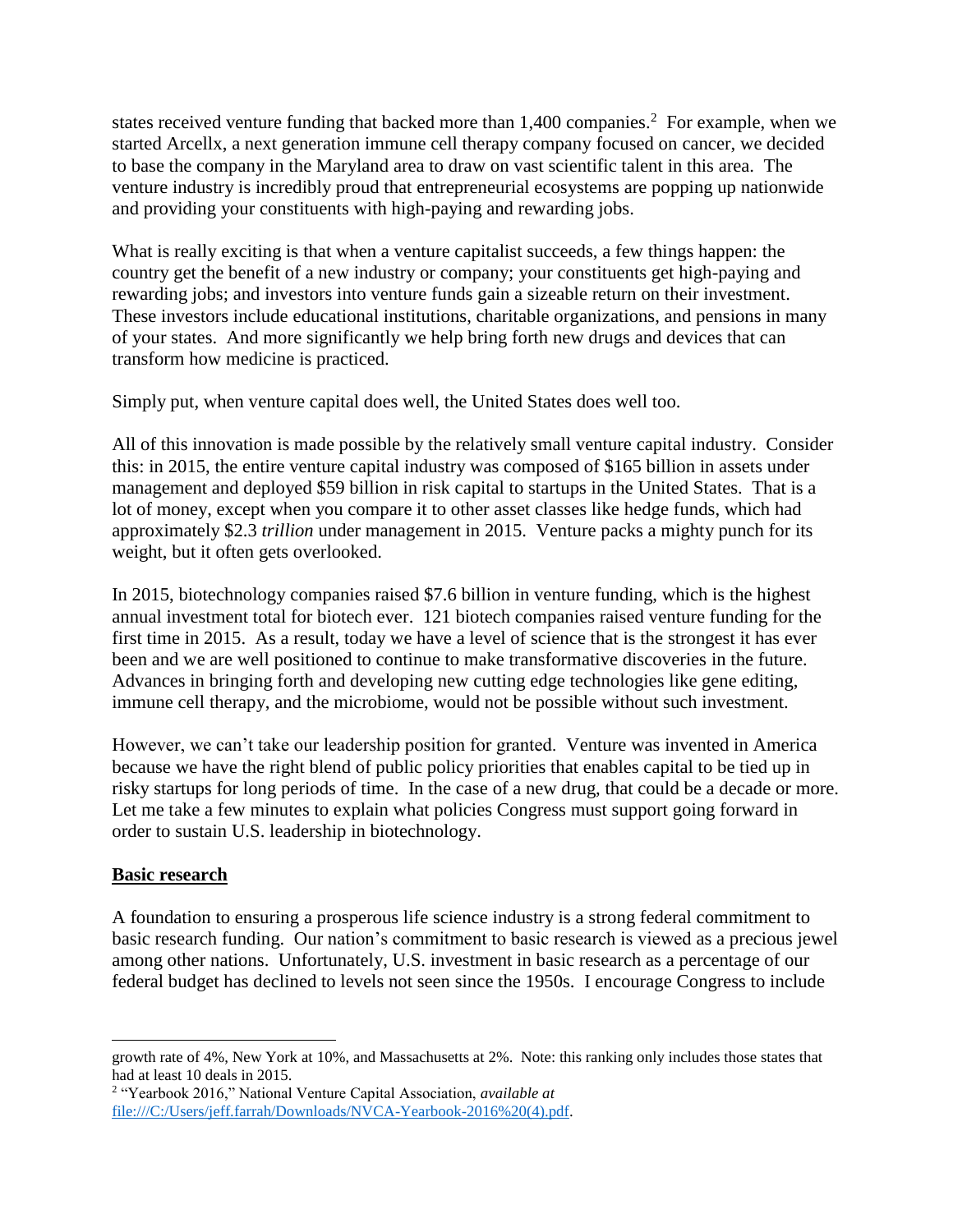robust funding for basic research that can keep the United States a leader in innovation in an increasingly competitive global economy.

Recently, the National Venture Capital Association (NVCA) supported the *American Innovation and Competitiveness Act*, which was introduced by Senators Gardner and Peters, two members of this committee. Their commitment to basic research funding and technology commercialization efforts is commendable. In addition, NVCA supported the *SBIR and STTR Reauthorization and Improvement Act*, introduced by Chairman Vitter and Ranking Member Shaheen. Venture-backed startups that received SBIR funding continue to make incredible contributions to our economy and I hope SBIR and STTR are reauthorized in the very near future.

# **Drug pricing**

As I mentioned, new drug discovery is time-consuming and incredibly difficult work, which requires bringing together scientists, doctors, and researchers with significant financial investment in a high-risk endeavor to find a cure or treatment for previously intractable diseases. Development of new prescription drugs is also incredibly expensive. According to the Tufts Center for the Study of Drug Development, the cost of creating a single prescription drug that gains approval is pegged at \$2.6 billion, a 145 percent increase from 2003.<sup>3</sup> It is also risky, as a mere 12 percent of drugs entering clinical trials receive approval after a more than ten-year process.

In most cases, truly transformational drugs are the result of early investment by venture capitalists in small firms with a big idea on how to revolutionize health. These small biotechnology companies accounted for 64 percent of newly approved drugs in 2015 and comprised more than half of all Food and Drug Administration (FDA) approvals since 2008.

Venture capitalists invest in these small startups understanding that it will take many years for a new drug to make its way through the complex maze of the government approval process. Even when the drug does make it out unscathed, the odds of success are extremely low. But in a small percentage of cases a drug is a real breakthrough and results in better care for patients. Successful drugs subsidize significant losses from other drugs and are a reality of new medicine discovery. This win-win formula has led to groundbreaking treatments and cures for the most deadly and costly diseases.

The cost of prescription drugs has been a focus of policymakers recently, due in large part to price gouging by some bad actors. Policymakers are right to work towards solutions to make drugs affordable for all Americans. But they must recognize that U.S. medical innovation is the envy of the world and should continue to be promoted.

As policymakers work to make medicine more affordable, I encourage you to distinguish the naked greed of some individuals from crucial, long-term investment by venture capital firms in life-saving drugs. Bad actors are providing no value for patients when they buy up the rights to

 $\overline{\phantom{a}}$ <sup>3</sup> "Cost to Develop and Win Marketing Approval for a New Drug Is \$2.6 Billion," Tufts Center for the Study of Drug Development, *available at* [http://csdd.tufts.edu/news/complete\\_story/pr\\_tufts\\_csdd\\_2014\\_cost\\_study.](http://csdd.tufts.edu/news/complete_story/pr_tufts_csdd_2014_cost_study)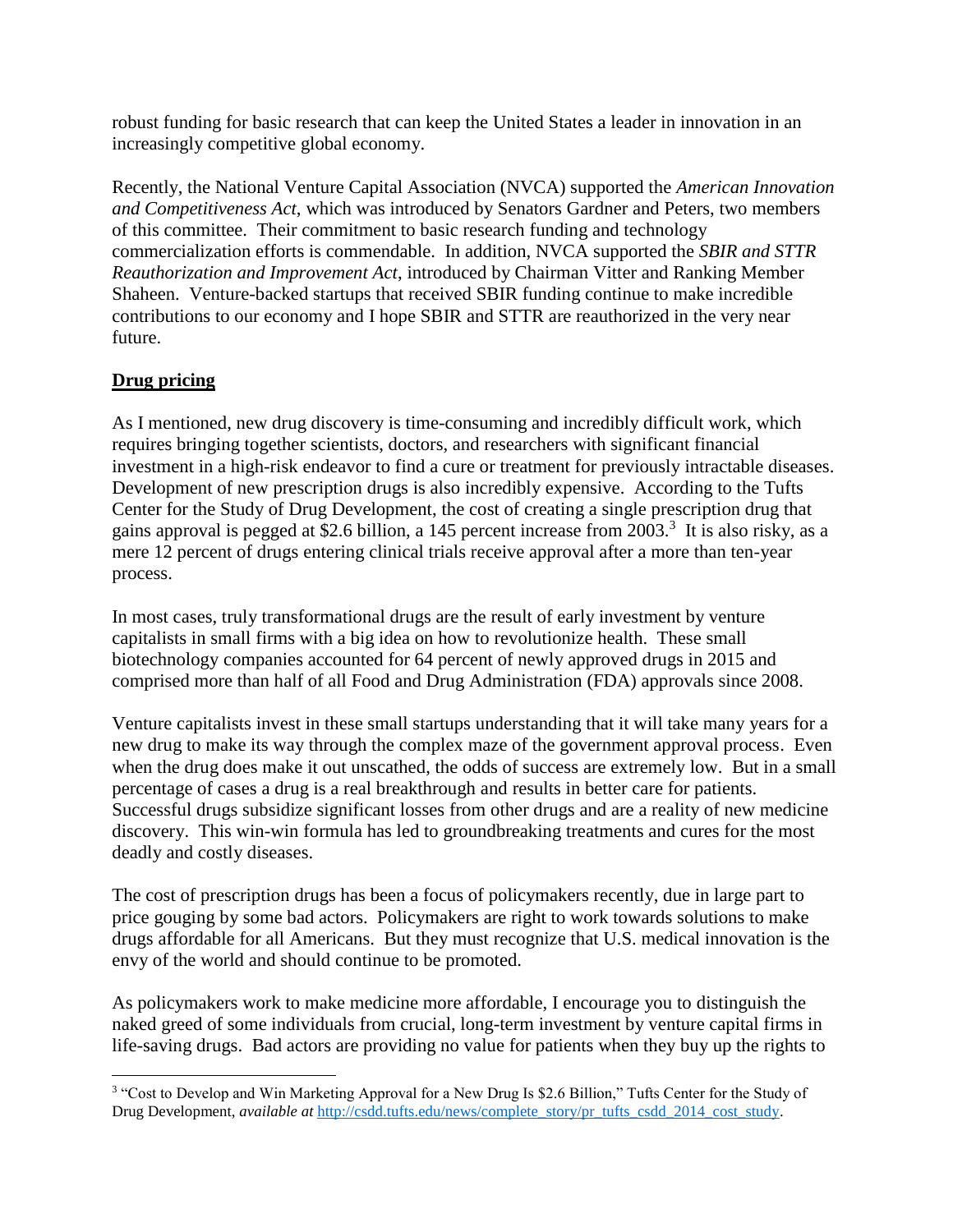prescription drugs and then aggressively escalate prices. Venture capitalists, on the other hand, advance health care by identifying promising early-stage drugs and providing critical investment that funds research and the creation of life-saving medicines that may one day be available to patients.

Blunt policy instruments, such as price controls, should be avoided when dealing with drug pricing. A short-sighted response such as this would be disastrous to small companies who rely on private funding to develop lifesaving treatments and thus hamper new drug development.

Life science VCs are particularly sensitive to government action because our investment focus is considerably more regulated than other areas of the economy of which venture has traditionally invested. As you consider health care policy I hope you will understand that poor public policy choices can have the consequence of driving investment to other areas of the economy. In the case of life science, those policy choices will cause long-term harm to American's health as we will see capital investment flow away from medicine in the same way it's flowed away from medical device companies. This would be a disaster for medical innovation and the health of our citizenry.

# **Regulatory stability**

The decision to deploy capital to life sciences startups is directly impacted by regulatory decisions and the behavior of regulatory bodies. For example, just five years ago, difficulties faced by U.S. companies trying to open new investigational clinical trials due to changes at the FDA drove many medical device companies to pursue clinical development and regulatory approvals outside of the United States. Thus, often people outside the U.S. had access to novel medical therapies many years before U.S. citizens did. Recent changes in tone at the FDA, led by Dr. Jeff Shuren, and new programs like the Expedited Access Program, aimed at bringing new therapies for life-threatening diseases to the U.S. market faster, have led to a dramatic shift in the desire of medical device companies to pursue clinical trials and approvals in the U.S. Government initiatives like the Orphan Drug Act, the GAIN Act, and accelerated approval pathways for oncology has not only helped bring new drugs for rare diseases, infectious diseases and oncology to the market faster, but it has led to a significant increase in venture investment in these therapeutic areas.

For the sake of future medical innovation, it is imperative that the FDA not retreat from the progress it has made. I encourage all of you to support the FDA in this regard.

#### **Patent protection**

For life science investors, strong patent protection is absolutely essential because it gives us confidence to know that the invention we are investing in will be protected. It is important to understand that in the life sciences our investment is tied up for a decade or longer in a technology where we must pour millions of dollars to get to FDA approval and which produces zero revenue. If investment is not protected through a strong patent protection system that acts as a deterrent on infringement, further investment in patent-reliant medical innovation and technology will decline.